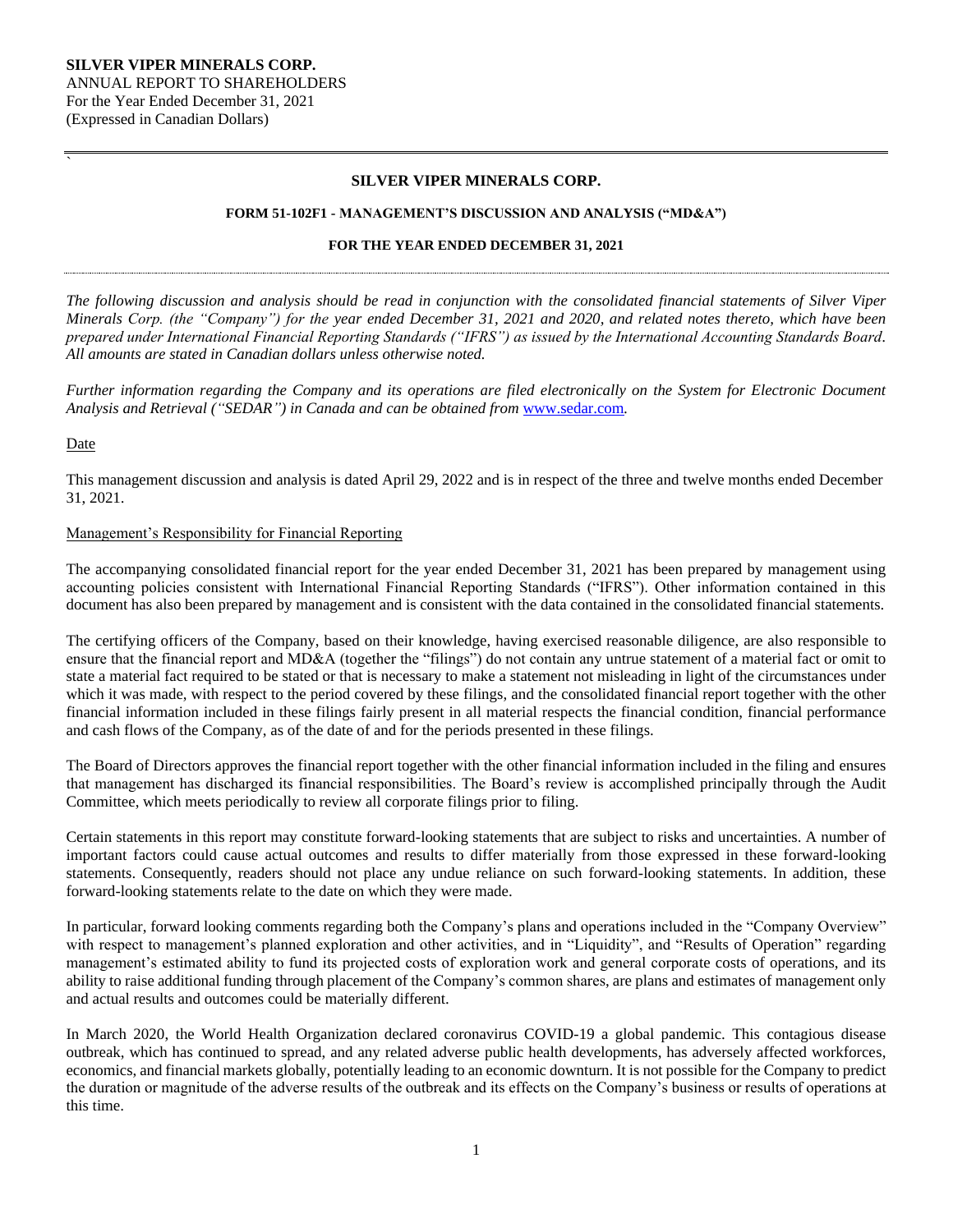### Company Overview

The Company was incorporated under the *Business Corporations Act* (British Columbia) on April 26, 2016, with the name Silver Viper Minerals Corp. The Company completed an Initial Public Offering ("IPO") on September 27, 2017 and the Company's common shares were listed for trading on the TSX Venture Exchange ("TSXV"). The Company is also listed on the on the OTCQB under the trading symbol VIPRF.

The Company is engaged in the acquisition and exploration of mineral properties, as outlined below.

# *La Virginia Gold Silver Project, Sonora, Mexico*

La Virginia is a Silver-Gold Exploration Property located in the basin and range province of eastern Sonora, Mexico and is a group of six mineral concessions acquired through three separate agreements entered into during 2018. The two option agreements regarding the Rubi-Esperanza group of three claims totaling 2,102 hectares were signed in June, 2018 (the "Option Agreements"). A second group of three concessions held by Pan American Silver Corp ("Pan American"), totaling 35,600 hectares was added to the property in December, 2018 when an option agreement was signed (the "Pan American Agreement"). The Company, has filed surrender applications over two claims, and a reduction application for the third. The total area of the project now stands at 6,882 hectares in total. The surrender and reduction applications were made in order to reduce exposure to the high cost of carrying mature mineral claims and the process was guided by results and observations from the Company's regional exploration efforts. The Company has not received official confirmation of reductions at the time of writing and may elect to further reduce claim area in the future as exploration and geological knowledge of the property advances. The La Virginia property includes drill-tested mineralized structures as well as extensive additional grass roots potential along trend and as parallel zones.

The Property is characterized by laterally extensive epithermal-style, gold-silver mineralization in quartz stockworks, veins and hydrothermal breccias, hosted in andesites and felsic dykes. Mineralization is controlled by structures related to the north-northwest regional trend which controls the local basin and range topography. Anomalous geochemical results have been returned from these structures along the length of the property. Historical mining activities in the core claims, evidenced by several underground workings, are developed on zones of increased silica alteration and veining. The largest historical workings, "La Virginia" and "Con Virginia" are still accessible and host mineralization ranging between one metre to greater than 20 metres in thickness.

In early 2019 the Company successfully renegotiated the 2018 Rubi-Esperanza Option Agreements and as such, the payment schedules contained in the 2018 Option Agreements are now superseded by those detailed in the 2019 documents (the "Amended Option Agreements") signed in June, 2019. The Rubi-Esperanza claims are owned by two groups of concession holders who negotiated as a collective, believing the value of the combined claims to be more than the individual concessions. Payments and royalties detailed below will be split evenly between two agreements drafted, one for each party detailing payments for 50% of the value listed below.

The Amended Option Agreements allow the Company to earn a 100% undivided interest in the Rubi-Esperanza claim group by making cash payments to the claim owners totalling US\$3,000,000 over a four-year period from June, 2019 and ending in June, 2023. The Company has made the first payment of US\$50,000, and the second payment of \$US75,000. Subsequent payments of US\$100,000, US\$200,000 and US\$2,575,000 are due on each anniversary. The final payment must consist of US\$1,200,000 in cash and the remainder can be in cash or shares at the Company's discretion. Claim owners will retain a 2% NSR royalty which may be purchased by the Company for US\$2,000,000 within five years of the effective date, or for US\$3,000,000 after the fifth anniversary.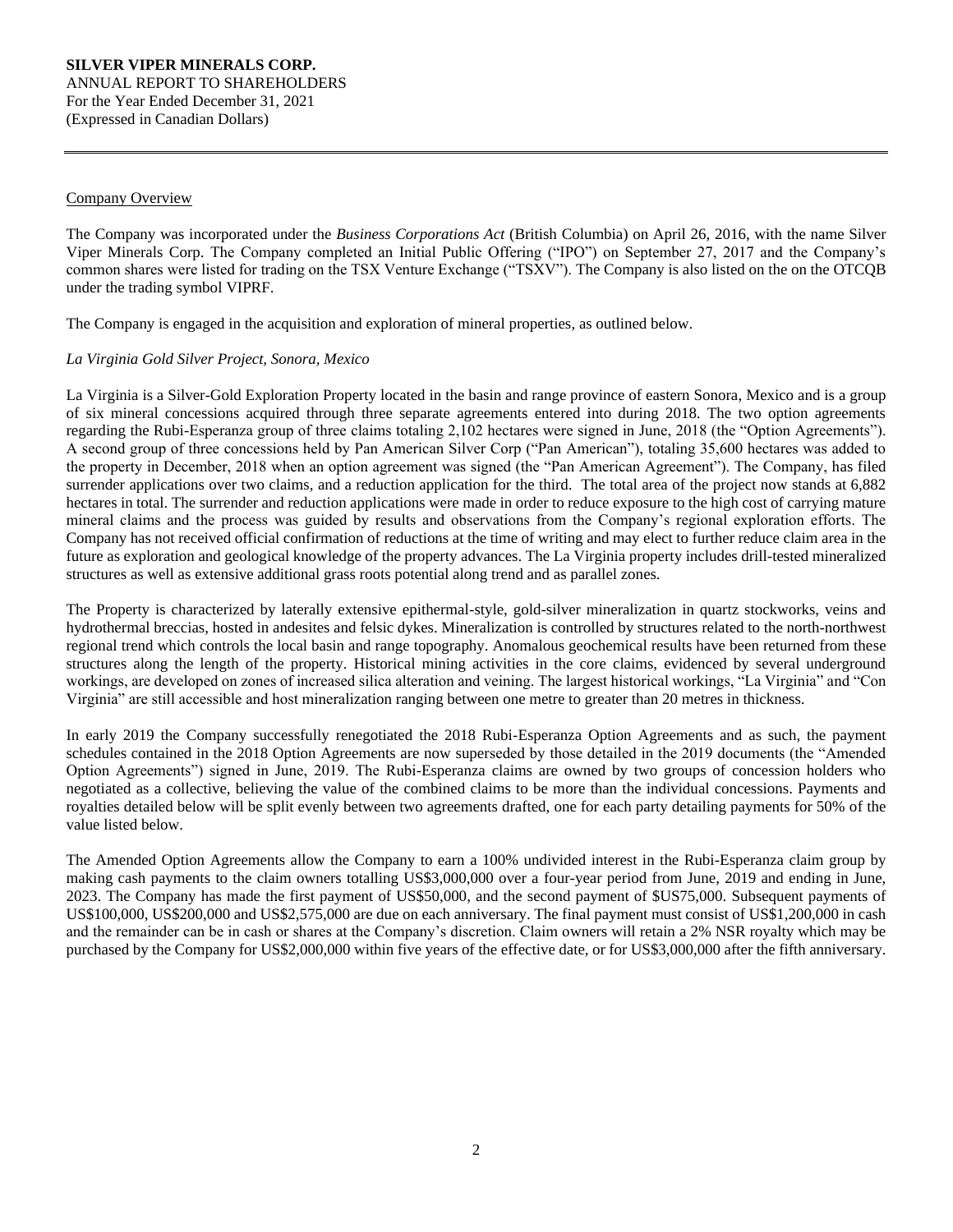# **SILVER VIPER MINERALS CORP.** ANNUAL REPORT TO SHAREHOLDERS For the Year Ended December 31, 2021 (Expressed in Canadian Dollars)

Company Overview (cont'd…)

# *La Virginia Gold Silver Project, Sonora, Mexico (cont'd…)*

In addition to the Rubi-Esperanza claims, the Company reported on February 5, 2018, that it had entered into a non-binding Letter of Intent ("LOI") to earn an undivided 100% interest in three additional mineral claims held by Pan American totalling 35,598 hectares. The Pan American Agreement was signed on December 14, 2018. The claims described, surround the Rubi-Esperanza group and are known to host similar styles of mineralization, both along extensions of known trends and in potential parallel zones. In addition to acquiring the claims, the Pan American Agreement also provides the Company access to Pan American's La Virginia drilling and geochemical databases, including data from 52,635 metres of diamond drilling in 188 diamond drill holes across the Rubi-Esperanza claim group. Pan American will retain a 2% NSR royalty over the entirety of the newly combined La Virginia Property.

On September 20, 2018, the Company commenced a combined confirmation and exploration diamond drill program on the Rubi-Esperanza Claims. The proposed program was designed to total 5,000 metres and would provide confirmation intercepts in areas of known mineralization and first pass tests on as yet undrilled targets along the main mineralized trend. At the suspension of work in mid-December 2018. The program completed initial tests on five distinct prospect areas distributed along 11km of prospective trend for a total of 4,753 metres in twenty holes. The prospect areas tested included, from south to north, El Huarache, Las Huatas, Con Virginia, El Rubi and La Gloria.

Significant results from all Phase I drill holes are publicly available and were reported in three news releases; dated November 15, 2018, January 17, 2019, and February 1, 2019. Results from the drilling ranged from no significant intercepts in holes LV18-190 (Las Huatas prospect), LV18-196 and LV18-197 (La Gloria prospect), up to a program best result of 13.3 metres (estimated true width 6.0 metres) averaging 3.16 g/t gold and 228 g/t silver from a downhole depth of 27.0 metres in hole LV18-201 (El Rubi prospect). Previously reported highlights from the 2018 drilling program include those from Las Huatas confirmation drilling with a best result of 18.0 metres (12.6 metres estimated true width) averaging 1.04 g/t Au and 79 g/t Ag from 178 metres in hole LV18- 192.

In November 2019, drilling and geological crews commenced a Phase II diamond drilling program. The program was paused in late March 2020 due to the COVID-19 global pandemic and restarted late July 2020 once comprehensive safety protocols had been prepared and enacted. The first portion of Phase II drilling comprised of an additional 6,955 metres in 24 holes across two prospects. This included a test of the El Rubi discovery zone with 20 holes for a cumulative 6,103 metres, and nearby exploration prospect Macho Libre which received four drill holes for a total of 852 metres. Phase II exploration drilling continues to test exploration targets in the El Rubi vicinity, and field crews continue to advance exploration by way of geochemical sampling and geological mapping the Company has, to date, drilled a total of 110 holes on the property in Phases I and II for a combined total of 30,176 metres.

Significant results released from the first months of Phase II are documented in the Company's news releases dated January 13, 2020, February 12, 2020, February 26, 2020, March 30, 2020 and April 22, 2020. A news release dated July 16, 2020 details first results from the renewed campaign and is supported by news releases dated August 26, 2020, December 15, 2020, March 1, 2021 and March 10, 2021.

The news release dated August 26, 2020 detailed ten drill holes, six from El Rubi and four from Macho Libre, and included an elongate interval from hole LV20-245, measuring 110 metres downhole core length averaging 38 g/t Ag and 0.76 g/t Au. The interval included a higher-grade zone which averaged five metre downhole core length of 353 g/t Ag and 7.98 g/t Au. The estimated true width of this interval was interpreted as 50% of the core length though the actual orientation has not yet been confirmed. The broad interval first intercepted in hole LV20-245 is referred to by the Company as the "Western Zone". Subsequent drilling to test this newly identified Western Zone resulted in additional drilling to target this occurrence. The Western Zone appears to be a broad zone of fine quartz stockwork hosted by an andesitic agglomerate/volcaniclastic sequence within the footwall block of the northwest/southeast trending El Rubi breccia/fault zone.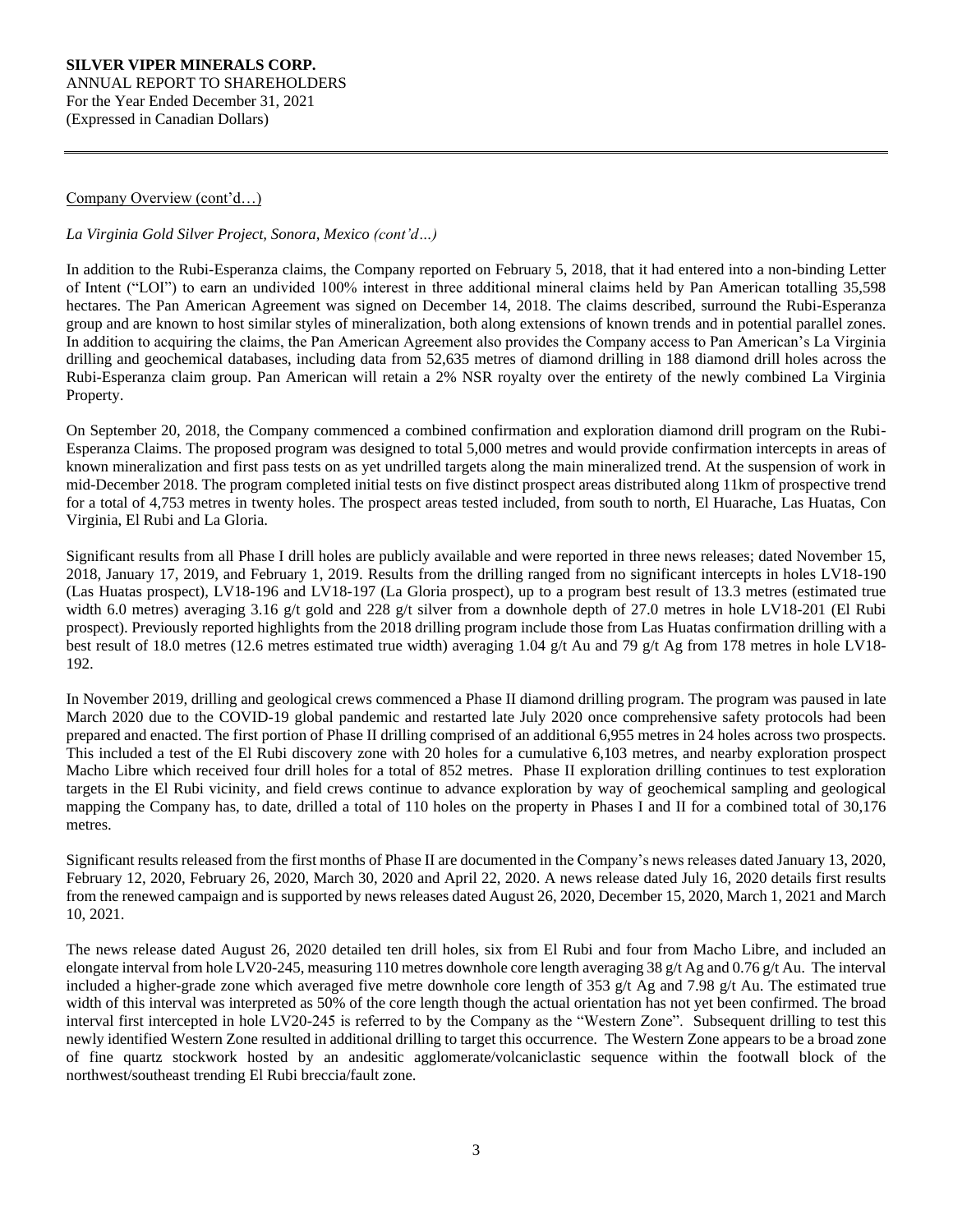# **SILVER VIPER MINERALS CORP.** ANNUAL REPORT TO SHAREHOLDERS For the Year Ended December 31, 2021

(Expressed in Canadian Dollars)

Company Overview (cont'd…)

*La Virginia Gold Silver Project, Sonora, Mexico (cont'd…)*

Best results from the early parts of Phase II program to date include two metres (estimated true width 1.14 metres) averaging 15.55 g/t gold and 1436 g/t silver from a depth of 270.5 metres in hole LV20-217 and eight metres (estimated true width 5.04 metres) averaging 9.15 g/t gold and 569 g/t silver from a depth of 192 metres in hole LV20-218. Recently, favourable results include the project best hole LV21-289 which intercepted significant intervals from both the Western Zone and the El Rubi structure. The first, broad intercept was encountered from 280.5 metres downhole, averaging 18g/t silver and 0.69 g/t gold over 130m (estimated 80.1 metres in true width) located above an intercept of the El Rubi structure which averaged 363 g/t silver and 21.2 g/t gold over a downhole length of 19.30 metres (estimated true width 11.89 metres) starting at 418.20 metres downhole. The highest individual sample from this hole was 429.5-430.0 metres downhole (0.5 metres) of 10,681 g/t silver and 738 g/t gold over an estimated true width of 0.31 metres.

Exploration targets in El Rubi include El Rubi North and El Rubi East (also known locally as Molino), both prospects within the general target area of El Rubi. Further targets will be added as they are refined by ongoing prospecting work.

A project-wide, airborne LiDAR (Light Detection and Ranging) survey was flown in March of 2021. The resulting deliverables include a geo-referenced orthophoto of the entire project and a DEM (Digital Elevation Model) which will provide an invaluable exploration tool, and also will be used to provide accurate topographic reference to be used in the generation of the project's maiden resource estimate.

In late 2021, Silver Viper commissioned a Magnetotelluric ground geophysical survey covering an area of 610 hectares on El Rubi plateau area. The survey was designed to comprise 15 southwest-northeast oriented lines spaced at 200 metres, with four tie lines perpendicular to the main grid. The survey was designed to test an area extending from El Rubi deposit on the western side to Paredones and Molino target areas on the eastern side. These two general areas represent sub-parallel mineralized trends separated by a horizontal distance of approximately 1,000 metres. The chosen geophysical method is expected to visualize variations in resistivity of the ground up to 1,500 metres from surface. At the time of writing the survey had been completed, with final processing awaited.

A short description of selected targets on the project as follows.

*El Huarache* - A previously undrilled target area approximately 300-400 metres wide by 1,000 metres long characterized by a series of NNW striking felsic dykes with coincident silicification, veining and, in some locations, anomalous gold and silver values. To date very little work has been completed in this area. The single hole drill test during 2018 returned some mineralization. Follow up prospecting and geochemistry is recommended.

*Las Huatas* – A historical area drill tested by previous operators, Las Huatas lies south of the historical mine workings of Con Virginia. The prospect lies along the main mineralized trend and drilling during 2018 was designed to provide confirmation data from the known mineralized zone. The target zone was encountered at the expected depths and returned grades comparable to those reported previously.

*El Rubi* - A highlight from the Company's 2018 work was the discovery at El Rubi of a newly identified mineralized zone comprising quartz veining, stockwork and breccia, located approximately mid-way between the northern prospect area La Gloria and the historical drill area of Campo Santos. The 2018 drilling targeted and intersected a 100 metre-long section of the main mineralized trend, which was open in both directions and ready for follow-up work. This target area appears to be the northern extension of the La Virginia mineralized system, possibly offset by faulting up to 400 metres eastward when compared to the main mineralized zone.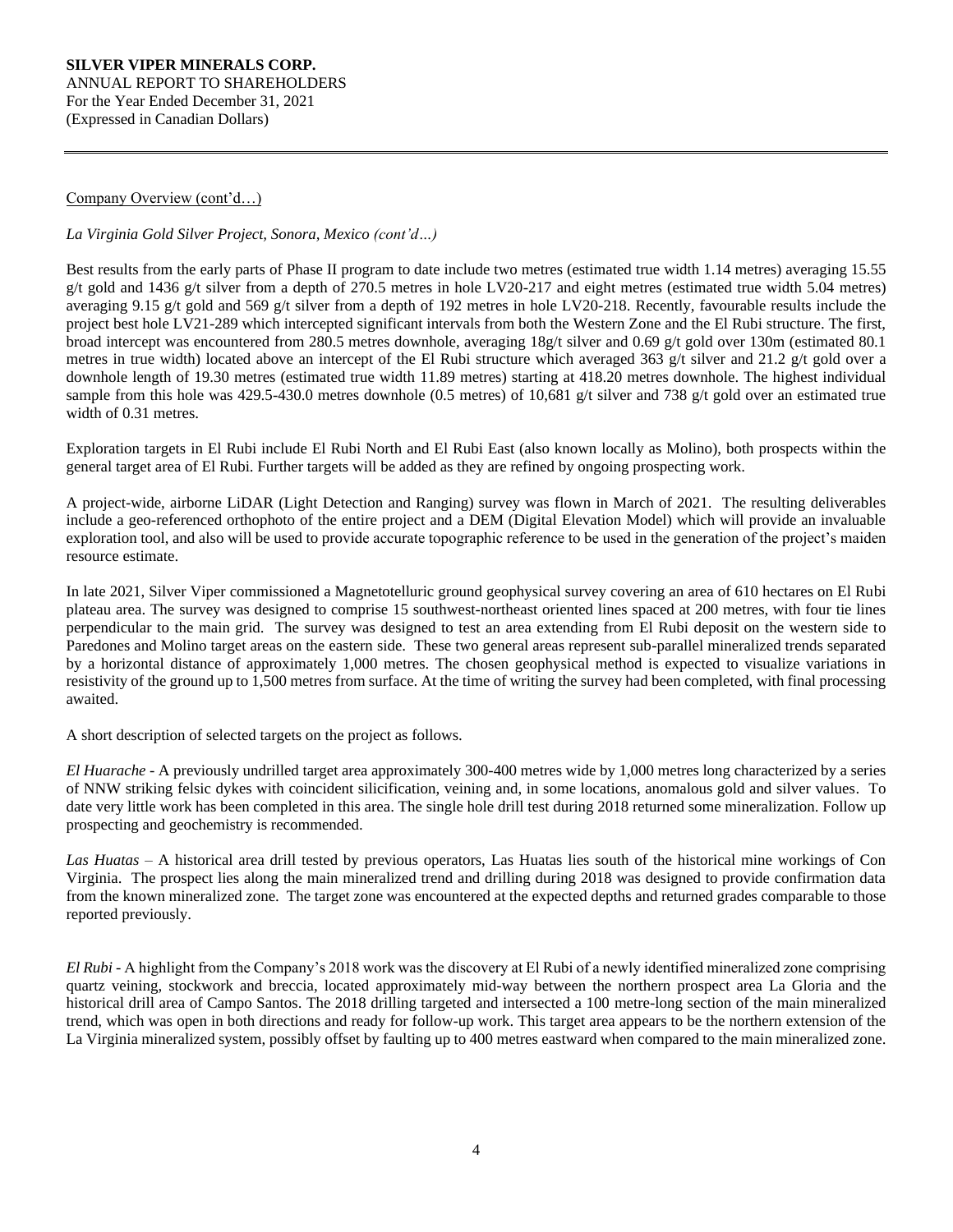# **SILVER VIPER MINERALS CORP.** ANNUAL REPORT TO SHAREHOLDERS For the Year Ended December 31, 2021 (Expressed in Canadian Dollars)

# Company Overview (cont'd…)

The El Rubi structure appears to be laterally extensive, reminiscent of and very likely related to mineralization emplaced at La Virginia. Alteration of host rock and sulphide content at El Rubi are observed to be slightly increased, when compared to the intercepts from the Las Huatas zone. This prospective structure is interpreted to continue for up to two kilometres northward, and appears to extend up to one kilometre southward, likely the source of anomalous soil samples at the newly identified prospect Macho Libre. Very preliminary work at Macho Libre includes contour soil sampling and a follow-up reconnaissance chip sample result of 3.62 g/t Au from the 2018 routine fieldwork.

To date the mineralized system has been intersected by drilling on 50 metre section spacings over a strike length of 500 metres. The dominant orientation on this system is roughly north-south striking, dipping steeply eastward. Numerous vein-related zones have been encountered on the western (footwall) side of this structure, often characterized as thin zones with elevated grade gold and silver, flanked by lower grade halos of mineralization. The tenor of the lower grade mineralization appears to be related to the concentration of fine quartz veins present as weak stockwork. The long intersection of mineralization reported from hole LV20-245 is the best encountered west of the main structure to date. LV20-245 is a significant hole in that it indicates a relatively consistent, broad zone of mineralization much higher in the hole than expected, as well as intersecting the target El Rubi structure at depth. The significance of this hole is that it supports the potential for near-surface, bulk tonnage mineralization potentially accessible by open pit. Additional drilling is required to confirm continuity of mineralization and orientation of this new discovery. Follow up drilling has confirmed this broad zone of mineralization on several sections. Drillholes LV20-284, 289 and 290 were drilled on 50 metre southerly step outs and have encountered similar styles of mineralization.

*Macho Libre* - An elongate zone oriented roughly north-south, hosting a laterally extensive silicified and variably mineralized structure located roughly 1 kilometre south of the El Rubi gold-silver occurrence. The defining characteristics of Macho Libre are similar to those of Convirginia/La Virginia areas, comprising a thin (2-4 metres wide) laterally extensive, gold-silver bearing structure which may include breccia and quartz stockwork hosted mineralization. The structure outcrops at surface as a low, erosion-resistant silica ridge for a distance up to 2 kilometres. In some areas the outcropping silicified zone has preserved epithermal style bladed boiling textures. Reconnaissance soil sampling identified the zone as a multiple point anomaly, limited chip sampling has returned grades of up to 3.61 g/t gold, 5.0 g/t silver (Sample D006) and 2.12 g/t gold and 101 g/t silver (sample VRA085). The trend of Macho extends northward, to the east of El Rubi, and additional work is planned for this structure. The best drill result to date from this prospect is a 19.6 metres interval averaging 24 g/t Ag and 0.63 g/t Au.

*Molino (Rubi East)* - A visibly oxidized and silicified zone hosting fine quartz veinlets in tight stockworks and breccia zones oriented in steeply dipping northwest-southeast oriented structures within andesites of the lower volcanic sequence. The target is roughly parallel to and located roughly 1.2 kilometres east of the El Rubi trend. The location is characterized by reddish coloured, sheer cliffs and a coincident multi-point soil geochemical anomaly measuring 800 metres by 250 metres. The initial drilling program has targeted the structural zone from the creek-bed with six holes located along roughly 475 metres of strike length.

*Paredones –* The Paredones (or "walls") so named for the steep reddish cliffs of the southern portion of the zone, represent the northern extension of El Molino trend. The Paredones target area refers to a 500 metre long portion of the eastern mineralized trend. Paredones displays a marked sigmoidal flexure in plain view and is accompanied by strong silicification in parts and a modest coincident gold-silver geochemical anomaly. To date seven holes have been drilled at Paredones for a total of 2,886 metres. Results for four holes have been released, with a best result of 1.50 metres downhole length averaging 354 g/t silver and 4.99 g/t gold from a depth of 171.0 metres in hole LV21-323.

Dale Brittliffe P.Geo. is the Qualified Person as defined in National Instrument 43-101, and takes responsibility for the technical disclosure in this report with respect to the La Virginia property.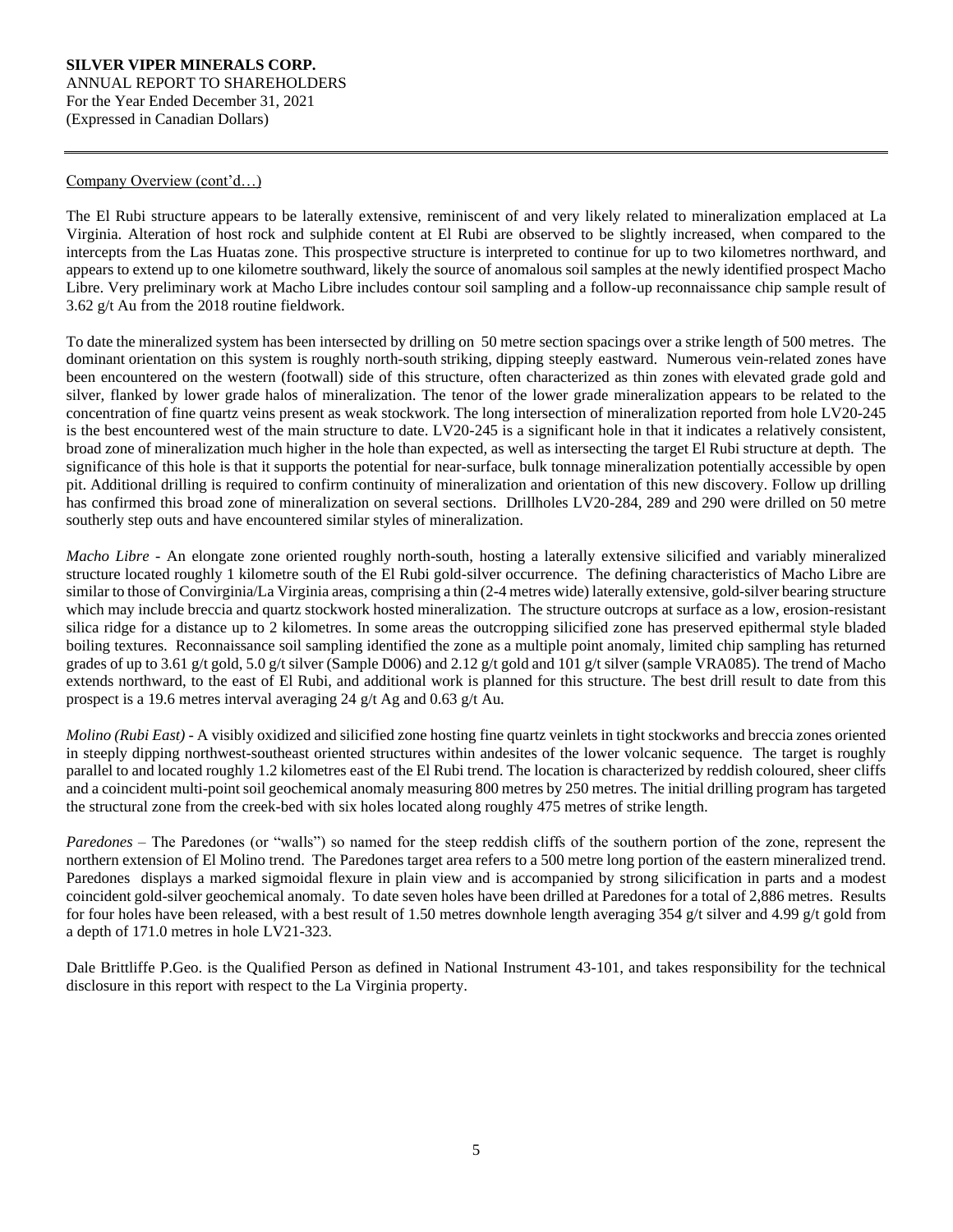#### Exploration and Evaluation Assets

# *Rubi-Esperanza Claims, La Virginia*

On June 25, 2018 the Company entered into option agreements (the "Option Agreements") to acquire the Rubi- Esperanza group of mineral concessions in Sonora, Mexico. The Option Agreements grant the Company the right to acquire 100% ownership of three prospective claims. On June 21, 2019, an addendum to the Option Agreements was signed ("Amended Option Agreements"), resulting in an overall reduction in cash payments. The table below outlines the payments in both the Option Agreements and the Amended Option Agreements. The Company will make the following cash payments per the Amended Option Agreements over the next five anniversaries of the date of the Option Agreements starting on June 25, 2019 as follows:

|                    | <b>Option Agreements</b> | <b>Amended Option Agreements</b> |
|--------------------|--------------------------|----------------------------------|
|                    |                          |                                  |
| First anniversary  | US\$190,000              | US\$50,000 (paid \$65,650)       |
| Second anniversary | US\$500,000              | US\$75,000 (paid \$102,593)      |
| Third anniversary  | US\$1,000,000            | US\$100,000 (paid \$123,770)     |
| Fourth anniversary | US\$2,800,000            | US\$200,000                      |
| Fifth anniversary  | <b>US\$Nil</b>           | US\$2,575,000*                   |
| Total              | US\$4,490,000            | US\$3,000,000                    |

\* Payment will comprise of US\$1,200,000 in cash, and the remainder in cash or shares at the Company's direction.

Claim owners will retain a 2% net smelter return royalty, which may be purchased by the Company for US\$2,000,000 within five years of the effective date of the option agreement, or for US\$3,000,000 after the fifth anniversary. The option agreement does not specify a work commitment.

#### *Exploration Expenditures for the year ended December 31, 2021 and 2020*

The Company spent a total of \$4,742,248 on exploration expenditures for the year ended December 31, 2021 and \$6,291,208 for the year ended December 31, 2020.

Exploration expenditures for the year ended December 31, 2021 are as follows:

|                     | La Virginia | Other |   | Total     |
|---------------------|-------------|-------|---|-----------|
| Drilling            | 3,094,450   |       |   | 3,094,450 |
| General exploration | 995,728     | -     |   | 995,728   |
| Geological          | 193,689     | 5,287 |   | 198,976   |
| Assay               | 453.094     |       |   | 453,094   |
| Total               | 4,736,961   | 5,287 | ◡ | 4,742,248 |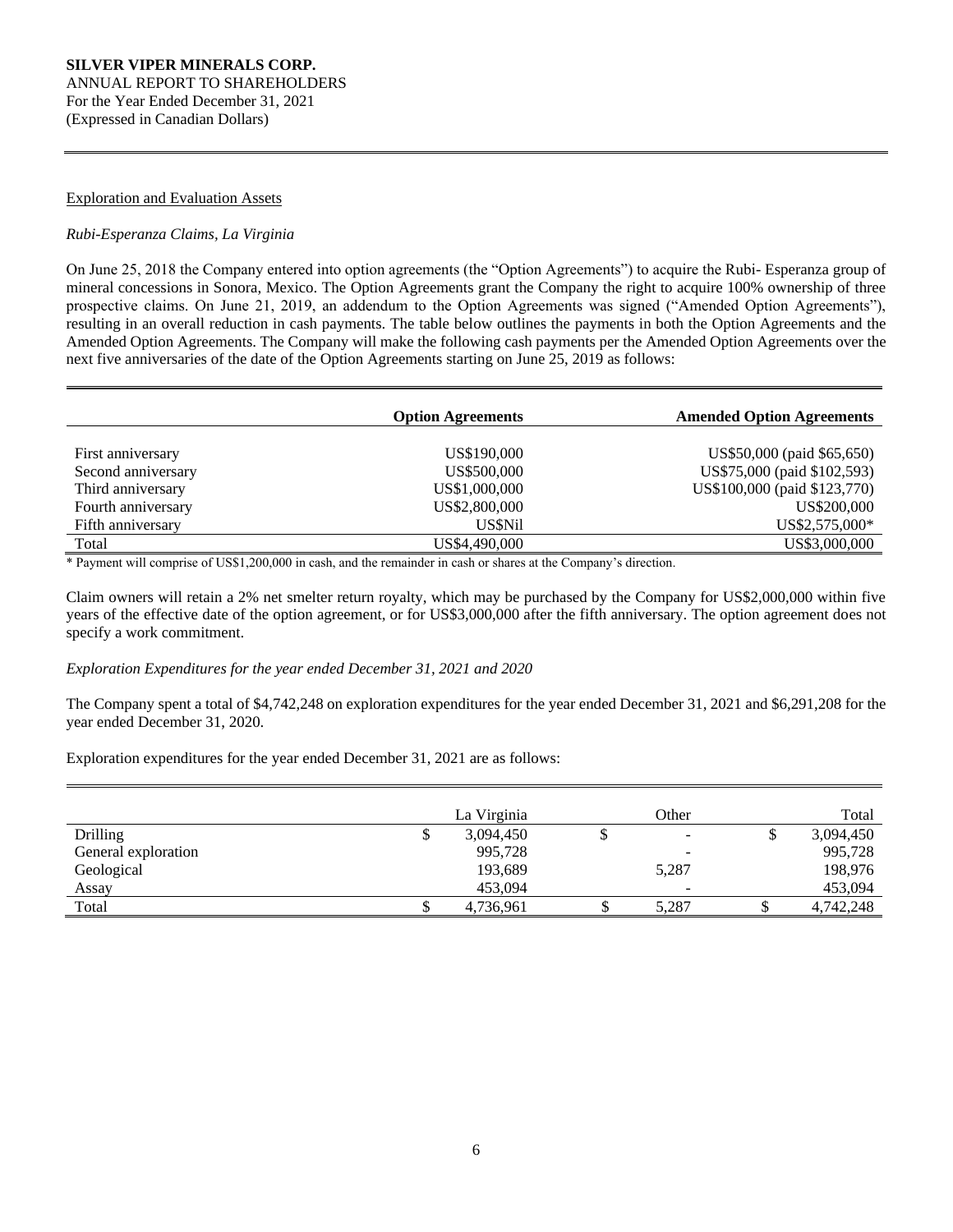# Exploration and Evaluation Assets (cont'd…)

Exploration expenditures for the year ended December 31, 2020 are as follows:

|                     | La Virginia | Other                    |   | Total     |
|---------------------|-------------|--------------------------|---|-----------|
| <b>Drilling</b>     | 4,286,375   |                          | ω | 4,286,375 |
| General exploration | 1,191,410   |                          |   | 1,191,410 |
| Geological          | 159,667     | 7,500                    |   | 167,167   |
| Assay               | 646,256     | $\overline{\phantom{a}}$ |   | 646,256   |
| Total               | 6.283.708   | 7,500                    |   | 6,291,208 |

# Results of Operations

# *Three Month Periods Ended December 31, 2021 and 2020*

During the three-month period ended December 31, 2021, the Company incurred exploration expenses amounting to \$962,242 (2020 - \$1,572,891). Exploration expenditures were incurred on its La Virginia exploration program. The decrease during the current three months ended December 31, 2021 was mainly due to a decrease in drilling.

General operating costs totalled \$423,415 for the three months ended December 31, 2021 (2020 - \$319,918). These costs included consulting of \$5,000 (2020 - \$Nil), depreciation of \$6,067 (2020 - \$5,506), filing fees of \$6,825 (2020 - \$5,621), foreign exchange loss of \$6,371 (2020 – gain of \$44,631), investor relations of \$134,608 (2020 - \$177,928), management fees of \$137,277 (2020 - \$85,657), office and administration of \$67,516 (2020 - \$63,528), professional fees of \$Nil (2020 - \$26,309) and share-based payments of \$59,751 (2020 - \$Nil). General operating costs were mainly comparable other than foreign exchange, investor relations, management fees, professional fees and share-baes payments. Fluctuations in foreign exchange were due to a change in the Mexican peso and the US dollar in relation to the Canadian dollar. Investor relations were \$134,608 for the three months ended December 31, 2021 compared to \$177,928 for the three months ended December 31, 2020, due to decreased investor relations needs during the period. Management fees increased from \$85,657 in the three months ended December 31, 2020 to \$137,277 in the three months ended December 31, 2021 due to an increase in management compensation. Professional fees decreased from \$26,309 in the three months ended December 31, 2020 to \$Nil in the three months ended December 30, 2021 due to no legal fees incurred in the period. During the three months ended December 31, 2021 options were granted and vested resulting in a fair value of \$59,751 in sharebased payments recognized using the Black-Scholes Model. Share-based payments of \$Nil for the three months December 31, 2020 was due to no options granted or vested.

In summary, the loss in the three month period ended December 31, 2021 amounted to \$1,384,501 (2020 - \$1,895,777) or \$0.02 (2020 - \$0.03) per share.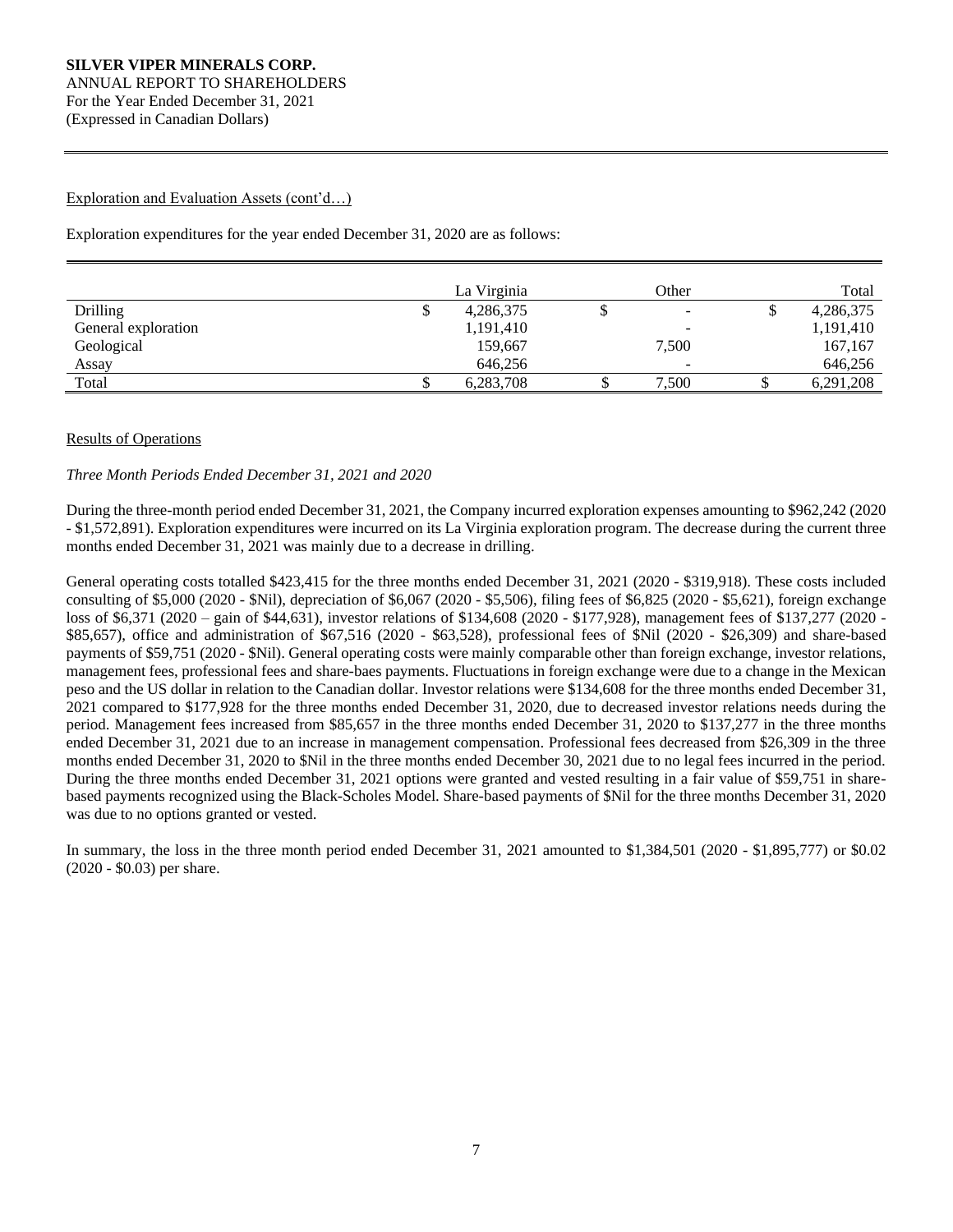# **SILVER VIPER MINERALS CORP.** ANNUAL REPORT TO SHAREHOLDERS For the Year Ended December 31, 2021 (Expressed in Canadian Dollars)

# Results of Operations (cont'd…)

# *Results of operations for the Years Ended December 31, 2021 and 2020*

During the year ended December 31, 2021, the Company incurred exploration expenses amounting to \$4,742,248 (2020 - \$6,291,208). Exploration expenditures were incurred on its La Virginia exploration program. The decrease during the year ended December 31, 2021 compared to the year ended December 31, 2020 was mainly due to a decrease in drilling.

General operating costs totalled \$3,468,587 for the year ended December 31, 2021 (2020 - \$1,598,653). These costs included consulting fees of \$115,500 (2020 - \$10,835), depreciation of \$23,827 (2020 - \$9,168), filing fees of \$44,470 (2020 - \$52,520), foreign exchange loss of \$109,098 (2020 – gain of \$15,920), investor relations of \$620,161 (2020 - \$527,611), management fees of \$353,393 (2020 - \$246,448), office and administration of \$280,560 (2020 - \$234,773), professional fees of \$41,842 (2020 - \$60,489) and share-based payments of \$1,879,736 (2020 - \$472,729). General operating costs were comparable other than consulting, foreign exchange, investor relations, management fees, office and administration, professional fees and share-based payments. Consulting fees increased from \$10,835 in the year ended December 31, 2020 to \$115,500 in the year ended December 31, 2021 due to increased advisory services incurred by the Company in the period. Fluctuations in foreign exchange were due to a change in the Mexican peso and the US dollar in relation to the Canadian dollar. Investor relations were \$620,161 for the year ended December 31, 2021 compared to \$527,611 for the year ended December 31, 2020, due to the Company participating in increased investor relations conferences, as well as increased investor relations needs. Management fees increased from \$246,448 in the year ended December 31, 2020 to \$353,393 in the year ended December 31, 2021 due to an increase in management compensation. Office and administration fees increased due to less cost sharing. Professional fees decreased from \$60,489 in the year ended December 31, 2020 to \$41,842 in the year ended December 31, 2021 due to decreased legal fees incurred in the year. During the year ended December 31, 2021 options were granted and vested resulting in a fair value of \$1,879,736 in share-based payments recognized using the Black-Scholes Model. During the year ended December 31, 2020 options were granted and vested resulting in a fair value of \$472,729 in share-based payments recognized using the Black-Scholes Model.

The Company recognized interest income of \$5,431 for the year ended December 31, 2021 (2020 - \$26,574) due to the Company's average cash balance during the year ended December 31, 2021.

In summary, the loss in the year ended December 31, 2021 amounted to \$8,205,404 (2020 - \$7,863,287) or \$0.09 (2020 - \$0.11) per share.

#### Selected Quarterly Financial Information

|                                  | <b>Revenues</b> | Loss<br>for the period | Loss<br>per share |
|----------------------------------|-----------------|------------------------|-------------------|
| Quarter ended December 31, 2021  | \$Nil           | (\$1,384,501)          | $(\$0.02)$        |
| Quarter ended September 30, 2021 | \$Nil           | (\$1,732,474)          | $(\$0.02)$        |
| Quarter ended June 30, 2021      | \$Nil           | $(\$3,532,011)$        | $(\$0.04)$        |
| Quarter ended March 31, 2021     | \$Nil           | \$1,556,418            | $(\$0.02)$        |
| Quarter ended December 31, 2020  | \$Nil           | \$1,895,777            | (S0.03)           |
| Quarter ended September 30, 2020 | \$Nil           | $(\$2,482,021)$        | $(\$0.04)$        |
| Quarter ended June 30, 2020      | \$Nil           | (\$1,035,351)          | $(\$0.02)$        |
| Ouarter ended March 31, 2020     | \$Nil           | $(\$2,450,138)$        | $(\$0.04)$        |

Exploration expenditures during the three months ended December 31, 2021 were \$962,242 and included drilling of \$578,994 relating to the Company's drilling season at La Virginia, general exploration of \$242,253, geological fees of \$76,343 and lab work on its La Virginia project of \$64,652.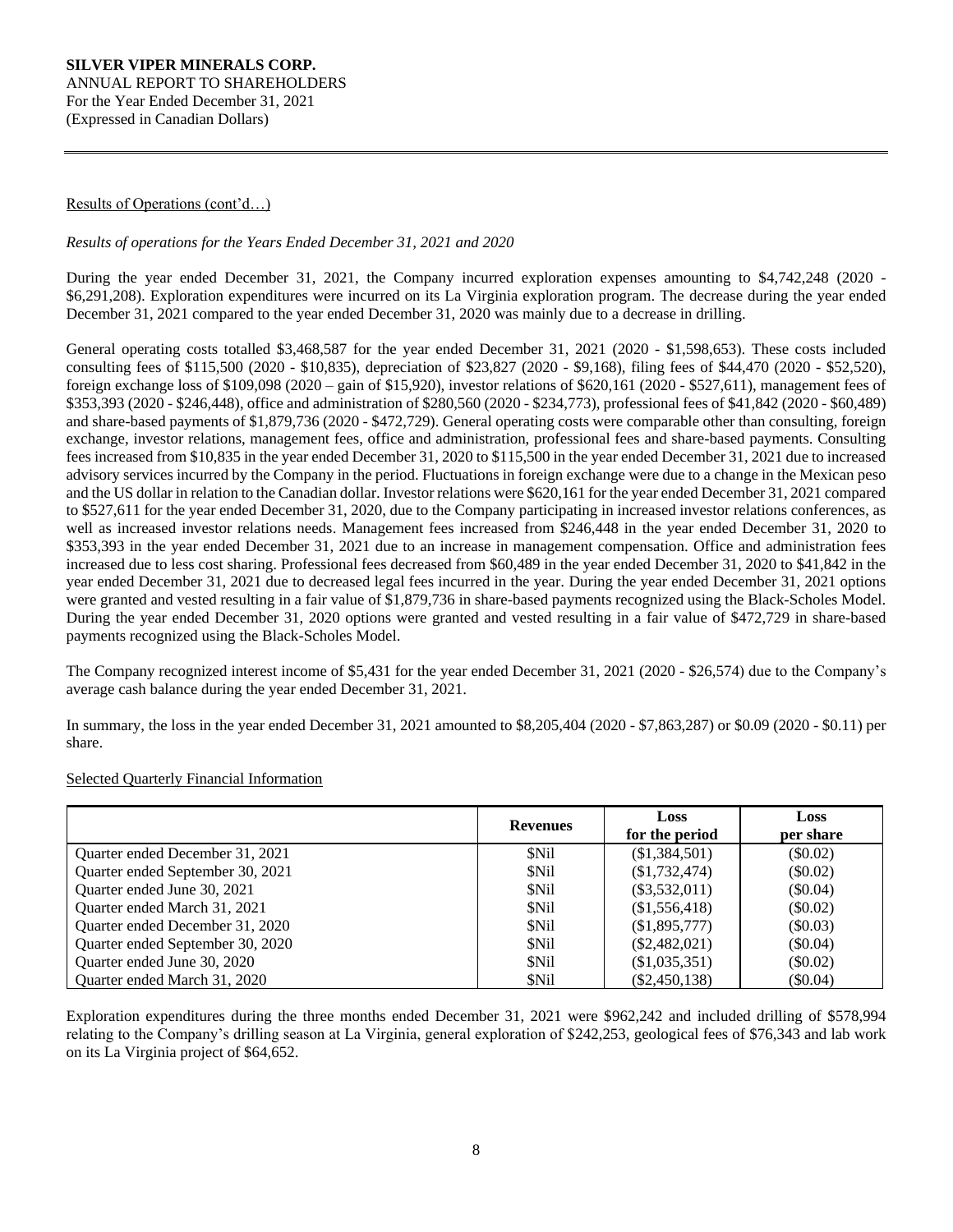# Selected Quarterly Financial Information (cont'd…)

Exploration expenditures during the three months ended September 30, 2021 were \$1,339,783 and included drilling of \$916,380 relating to the Company's drilling season at La Virginia, general exploration of \$248,606, geological fees of \$46,350 and lab work on its La Virginia project of \$128,447.

Exploration expenditures during the three months ended June 30, 2021 were \$1,269,049 and included drilling of \$855,512 relating to the Company's drilling season at La Virginia, general exploration of \$210,545, geological fees of \$39,783 and lab work on its La Virginia project of \$163,209.

Exploration expenditures during the three months ended December 31, 2020 were \$1,572,891 and included drilling of \$797,653 relating to the Company's drilling season at La Virginia, general exploration of \$481,926, geological fees of \$60,000 and lab work on its La Virginia project of \$233,312.

Exploration expenditures during the three months ended March 31, 2021 were \$1,171,174 and included drilling of \$743,564 relating to the Company's drilling season at La Virginia, general exploration of \$294,324, geological fees of \$36,500 and lab work on its La Virginia project of \$96,786.

Exploration expenditures during the three months ended September 30, 2020 were \$2,221,045 and included drilling of \$1,788,124 relating to the Company's drilling season at La Virginia, general exploration of \$249,474, geological fees of \$36,500 and lab work on its La Virginia project of \$146,947.

Exploration expenditures during the three months ended June 30, 2020 were \$839,147 and included drilling of \$598,227 relating to the Company's drilling season at La Virginia, general exploration of \$171,865, geological fees of \$36,500 and lab work on its La Virginia project of \$32,555.

Exploration expenditures during the three months ended March 31, 2020 were \$1,658,125 and included drilling of \$1,102,371 relating to the Company's drilling season at La Virginia, general exploration of \$288,145, geological fees of \$34,167 and lab work on its La Virginia project of \$233,442.

# Proposed Transactions

There are no new proposed transactions noted.

#### Outstanding Share Data

The Company has unlimited authorized common shares and the issued and outstanding share capital at the date of this MD&A is:

|                              | Common shares issued |            |           |
|------------------------------|----------------------|------------|-----------|
|                              | and outstanding      | Warrants   | Options   |
| Balance at December 31, 2019 | 58,810,301           | 8,000,000  | 3,720,000 |
| Balance at December 31, 2020 | 81.665.456           | 7.085.577  | 4,835,000 |
| Balance at December 31, 2021 | 95.130.302           | 12.969.662 | 7,955,000 |
| Balance at April 29, 2021    | 95,130,302           | 12,969,662 | 7,900,000 |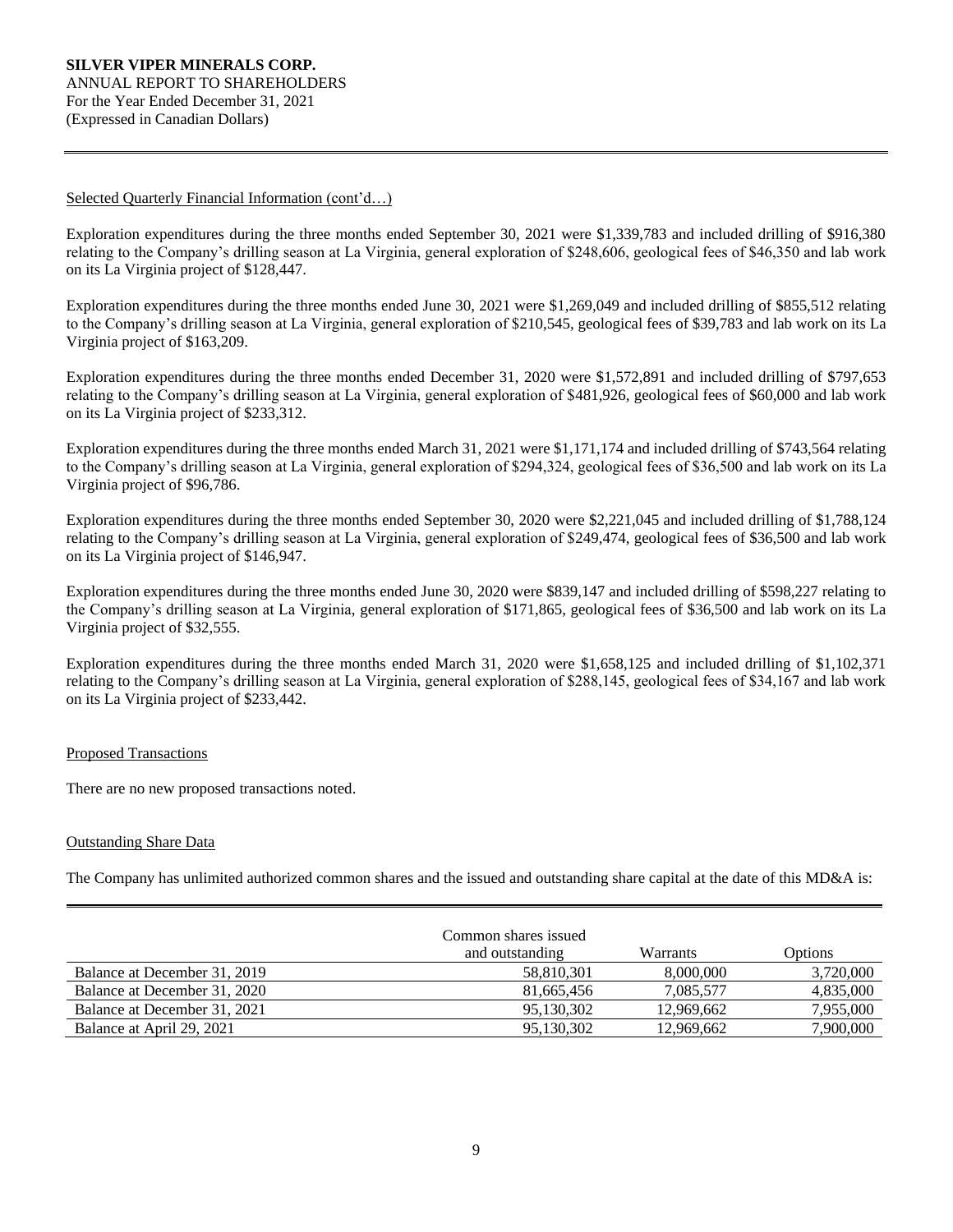### Outstanding Share Data (cont'd…)

The Company completed a private placement on September 24, 2019 and raised gross proceeds of \$4,000,000 through the sale of 16,000,000 units at a price of \$0.25 per unit. Each unit consists of one common share of the Company and one half of one share purchase warrant. Each whole warrant is exercisable into one common share of the Company at a price of \$0.35 per share for a period of two years. Finders' fees of \$127,424 were paid as part of the private placement. The warrants have an acceleration clause, if the share price of the Company trades above a \$0.70 volume weighted average share price for ten days, the warrants become due to be exercised within 30 days of notice being provided to the warrant holders, after which they will become void. During the year ended December 31, 2020 the Company elected to accelerate the expiry date of these warrants to October 8, 2020 and, 8,000,000 of the warrants were exercised for proceeds of \$2,800,00.

The Company completed a private placement on June 3, 2020 and raised gross proceeds of \$5,121,775 through the sale of 14,227,155 units at a price of \$0.36 per unit. Each unit consists of one common share of the Company and one half of one share purchase warrant. Each whole warrant is exercisable into one common share of the Company at a price of \$0.50 per share for a period of two years. In connection with the issuance, cash finders' fees of \$218,770 and \$237,996 of legal, regulatory, and filing fees were paid.

The Company completed the first tranche of a private placement on June 1, 2021 and raised gross proceeds of \$4,567,019 through the sale of 9,717,061 units at a price of \$0.47 per unit. Each unit consists of one common share of the Company and one half of one share purchase warrant. Each whole warrant is exercisable into one common share of the Company at a price of \$0.65 per share for a period of two years. In connection with the issuance, cash finders' fees of \$10,575 were paid.

The Company completed the final tranche of a private placement on June 10, 2021 and raised gross proceeds of \$1,432,981 through the sale of 3,048,896 units at a price of \$0.47 per unit. Each unit consists of one common share of the Company and one half of one share purchase warrant. Each whole warrant is exercisable into one common share of the Company at a price of \$0.65 per share for a period of two years. In connection with the issuance, cash finders' fees of \$64,801 and \$38,763 of legal, regulatory, and filing fees were paid.

# **Liquidity**

The Company is in the exploration stage and commodity prices are not reflected in operating financial results. However, fluctuations in commodity prices may influence financial markets and may indirectly affect the Company.

The operating loss for the year was \$8,205,404 after adjustments for non-cash items and changes in non-cash working capital balances, provided a net decrease in cash amounting to \$6,984,258 (2020 - \$8,526,914) from operating activities.

Cash used in investing activities of \$131,919 (2020 - \$184,434) was for the second anniversary option payment on Rubi-Esperanza and the purchase of equipment during the year.

Cash from financing activities consisted of gross proceeds from a private placement of \$6,000,000 (2020 - \$5,121,775), less share issuance costs paid of \$114,139 (2020 - \$456,766), proceeds from an exercise of options of \$50,000 (2020 - \$164,000) and proceeds from the exercise of warrants of \$249,445 (2020 - \$2,814,000). Total cash received from financing activities was \$6,185,306 (2020 - \$7,643,009).

As a consequence, the Company's cash position decreased from the opening level of \$2,518,873 at the beginning of the year to \$1,588,002.

Management believes it will be able to raise equity capital as required in the long term, but recognizes the risks attached thereto.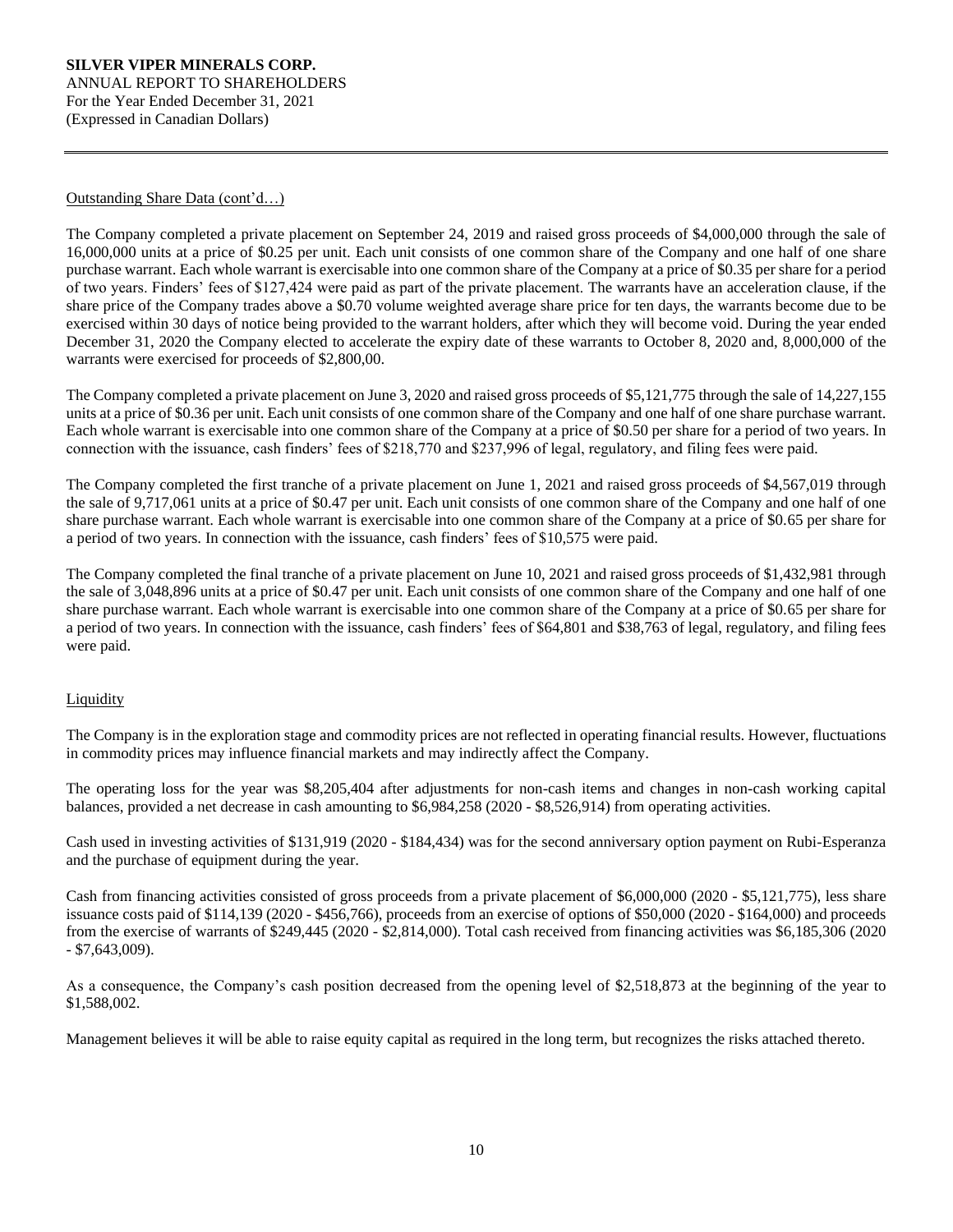# Capital Resources

The Company defines its capital as shareholders' equity. The Board of Directors does not establish quantitative return on capital criteria for management due to the nature of the Company's business. The Company may invest its capital in liquid investments to obtain adequate returns. The investment decision is based on cash management to ensure working capital is available to meet the Company's short-term obligations while maximizing liquidity and returns on unused capital. The Company does not pay dividends. The Company is not subject to any externally imposed capital requirements. There have been no changes to the Company's approach to capital management during the year ended December 31, 2021.

The Company raises capital to fund its corporate and exploration costs and other obligations through the sale of its common shares or units consisting of common shares and warrants in order to operate its business and safeguard its ability to continue as a going concern. Although the Company's management has been successful in raising funds in the past through issuance of share capital, it is uncertain whether it will be able to continue this financing due to uncertain economic conditions.

# Related Party Transactions

Key management personnel are individuals responsible for planning, directing and controlling the activities of the Company and include all directors and officers.

Compensation paid or payable to key management personnel for services rendered are as follows:

|                                                         | For the year ended<br>December 31, 2021 | For the year ended<br>December 31, 2020 |
|---------------------------------------------------------|-----------------------------------------|-----------------------------------------|
| Management fees (Steve Cope - 1105179 BC Ltd.)          | 260.234                                 | 175,000                                 |
| Share-based payments (Steve Cope and Carla Hartzenberg) | 408.330                                 | 120,287                                 |
| Total                                                   | 668.564                                 | 295.287                                 |

Other related party transactions are as follows:

|                                                             | For the year ended<br>December 31, 2021 |   | For the year ended<br>December 31, 2020 |
|-------------------------------------------------------------|-----------------------------------------|---|-----------------------------------------|
| Investor relations *                                        | 63.816                                  | S | 64,264                                  |
| Management fees *                                           | 93,159                                  |   | 71,448                                  |
| Office and administration *                                 | 211,146                                 |   | 179,470                                 |
| Consulting $*$                                              | 10,500                                  |   |                                         |
| Geological consulting fees (Velia Ledezma - 683192 BC Ltd.) | 74,476                                  |   | 63,000                                  |
| Share-based payments (Directors and Velia Ledezma)          | 349,997                                 |   | 138,330                                 |
| Total                                                       | 803,094                                 |   | 516,512                                 |

\* Fees were paid to a management service company controlled by a director of the Company that provides office space, a corporate secretary, investor relations, a CFO, accounting and administration staff to the Company on a shared cost basis.

Included in accounts payable and accrued liabilities as at December 31, 2021 is \$24,850 (December 31, 2020 - \$34,048) due to directors or officers or companies controlled by directors.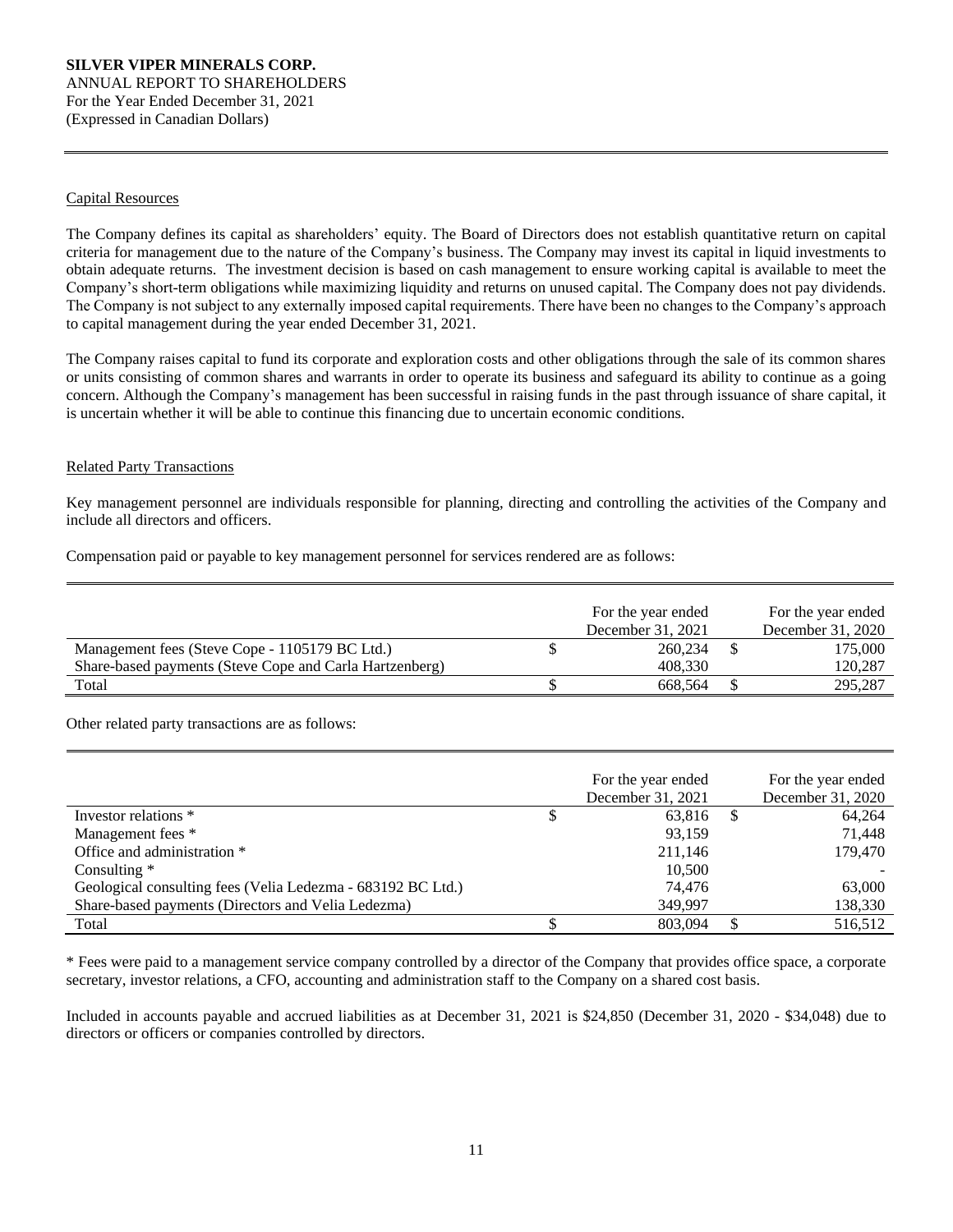#### Off Balance Sheet Arrangements

The Company has no material off balance sheet arrangements in place.

#### Changes in Accounting Policies Including Initial Adoption

There were no changes in accounting policies, including initial adoption, during the year.

#### RISKS AND UNCERTAINTIES

# Operational Risk Management

The Company is exposed to numerous risks by virtue of its operations as a mineral explorer, both of an operational and a financial nature. Operational exposures include the risks in acquisition of property rights and access, the actual surface exploration work, surveying the property and sampling, undertaking a drilling program, assaying the drill cores recovered, the evaluation of the results of these determinations and the technical assessments from all of these steps to identify mineralization initially, and then the determination of commercial viability of the mineralization. These various procedures involve the work of staff and consultants or contractors, which introduce risks of damage to the property sites and surrounding areas and harm to those workers involved in the project work. Also, this project work introduces environmental exposures, in particular from drilling, of contamination on site to the air, to the water and to the biodiversity, and equally to the communities in proximity to the project site.

The Company has developed a number of policies to address the ethical elements of its interaction with staff, contractors and communities and its full compliance with governmental laws, rules and guidelines. It has also developed policies addressing Environmental, Social and Governance ("ESG") requirements to guide its staff and others in the conduct of its business on site and elsewhere, and requires all workers to commit regularly to their adherence to the policies.

#### Climate Change

More recently, the effects of climate change to project work sites has introduced added risk to the success of the site work and the overall viability of the Company's exploration plans. Climate changes can make the project site more difficult for workers due to extreme temperatures or heavy rains or flooding, all adding greater risk of injury or damage. Climate changes can change the costs of fuels and supplies, the availability of water for drilling, and costs for site preparation and maintenance. The impact of climate change has already caused changes to past project work, and there is expected to be future program changes necessitated by additional weather events and changes, which will alter the Company's plans, performance and success going forward.

#### Financial Instruments and Risk Management

Financial instruments measured at fair value are classified into one of three levels in the fair value hierarchy according to the relative reliability of the inputs used to estimate the fair values. The three levels of the fair value hierarchy are described below.

- Level 1 quoted prices (unadjusted) in active markets for identical assets or liabilities;
- Level 2 inputs other than quoted prices included in Level 1 that are observable for the asset or liability, either directly (i.e., as prices) or indirectly (i.e., derived from prices); and
- Level 3 inputs for the asset or liability that are not based on observable market data (unobservable inputs).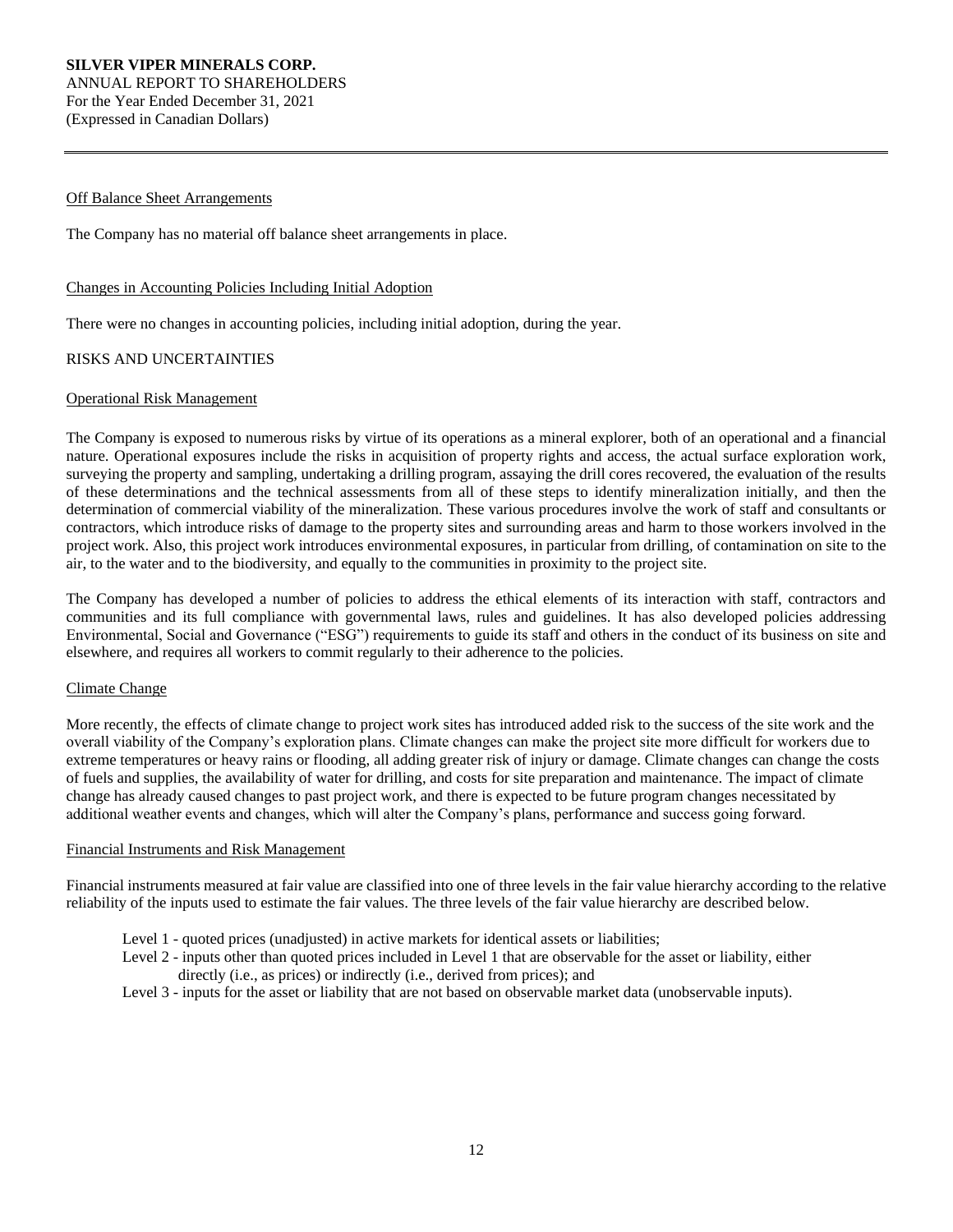#### Financial Instruments and Risk Management (cont…)

a) Fair value of financial instruments

Cash is carried at fair value using a level 1 fair value measurement. The carrying values of taxes receivable and accounts payable and accrued liabilities approximates their fair values due to the short-term maturity of the financial instruments.

b) Concentrations of business risk

The Company maintains substantially all of its cash with a major Canadian financial institution. Deposits held with this institution may exceed the amount of insurance provided on such deposits.

c) Credit risk

The Company is exposed to credit risk only with respect to uncertainties as to timing and amount of collectability of receivables. The Company believes its credit risk arises from value-added tax and goods and services tax, which are recoverable from the governing body in Mexico and Canada, respectively. As the Company's exploration operations are conducted in Mexico, the Company's operations are also subject to the economic risks associated with those countries.

d) Liquidity risk

Liquidity risk is the risk that the Company will not be able to meet its financial obligations as they fall due. The Company manages liquidity risk through the management of its capital structure.

e) Interest rate risk

The Company limits its exposure to interest rate risk by holding cash deposits at major Canadian financial institutions and accordingly is not subject to significant interest rate risk. At December 31, 2021, a hypothetical change of 1% in the interest rate would have an effect of \$14,900 on profit and loss.

f) Price risk

Mineral prices, in particular gold and silver, are volatile, and have fluctuated sharply in recent periods. The prices are subject to market supply and demand, political and economic factors, and commodity speculation, all of which can interact with one another to cause significant price movement from day to day and hour to hour. These price movements can affect the Company's ability to operate and to raise financing through the sale of its common shares.

g) Foreign exchange risk

A portion of the Company's operational transactions are originally denominated in Mexican Pesos. Accordingly, the results of the Company's operations and comprehensive loss as stated in Canadian dollars will be impacted by exchange rate fluctuations. The Company does not hedge its exposures to movements in the exchange rates at this time.

The Company's exposure to foreign currency risk is on its cash, taxes receivable, and accounts payable and accrued liabilities. At December 31, 2021, a hypothetical change of 10% in the foreign exchange rate between the Canadian dollar and Mexican Peso would have an effect of \$176,600 on profit and loss.